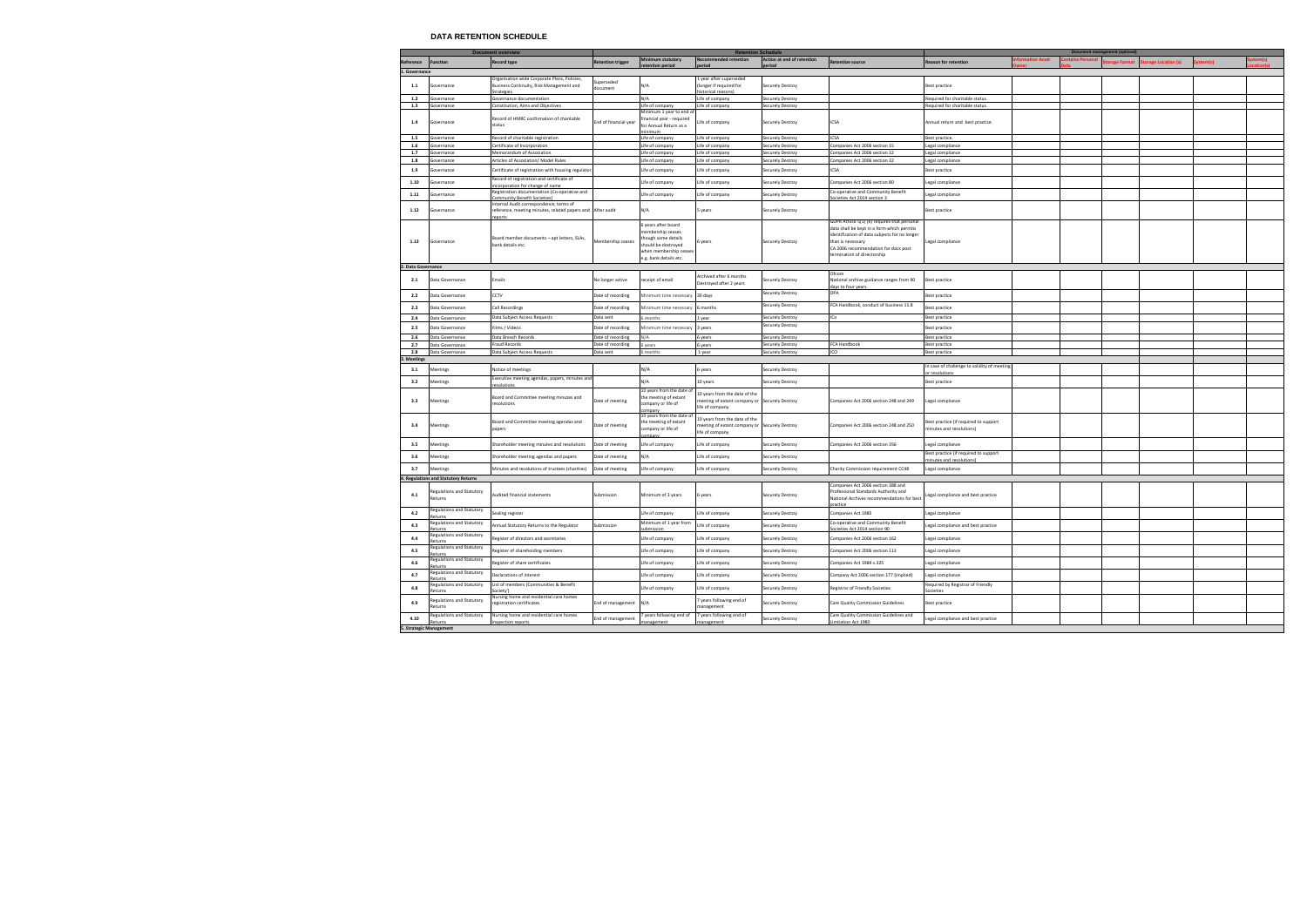|                    |           | <b>Document overview</b>                    | <b>Retention Schedul</b> |                |                              |                                                       |                             | <b>Document management (optiona</b> |  |  |  |  |  |  |
|--------------------|-----------|---------------------------------------------|--------------------------|----------------|------------------------------|-------------------------------------------------------|-----------------------------|-------------------------------------|--|--|--|--|--|--|
| Reference Function |           | <b>Record type</b>                          | <b>Retention trigger</b> | amum statutory | <b>Recommended retention</b> | Action at end of retention<br><b>Retention source</b> | <b>Reason for retention</b> |                                     |  |  |  |  |  |  |
|                    |           |                                             |                          |                | period                       |                                                       |                             |                                     |  |  |  |  |  |  |
|                    | Strategio | Business Plans and supporting documentation | End of Business Plan     |                | 5 years                      | Securely Destroy                                      |                             | <b>Best practice</b>                |  |  |  |  |  |  |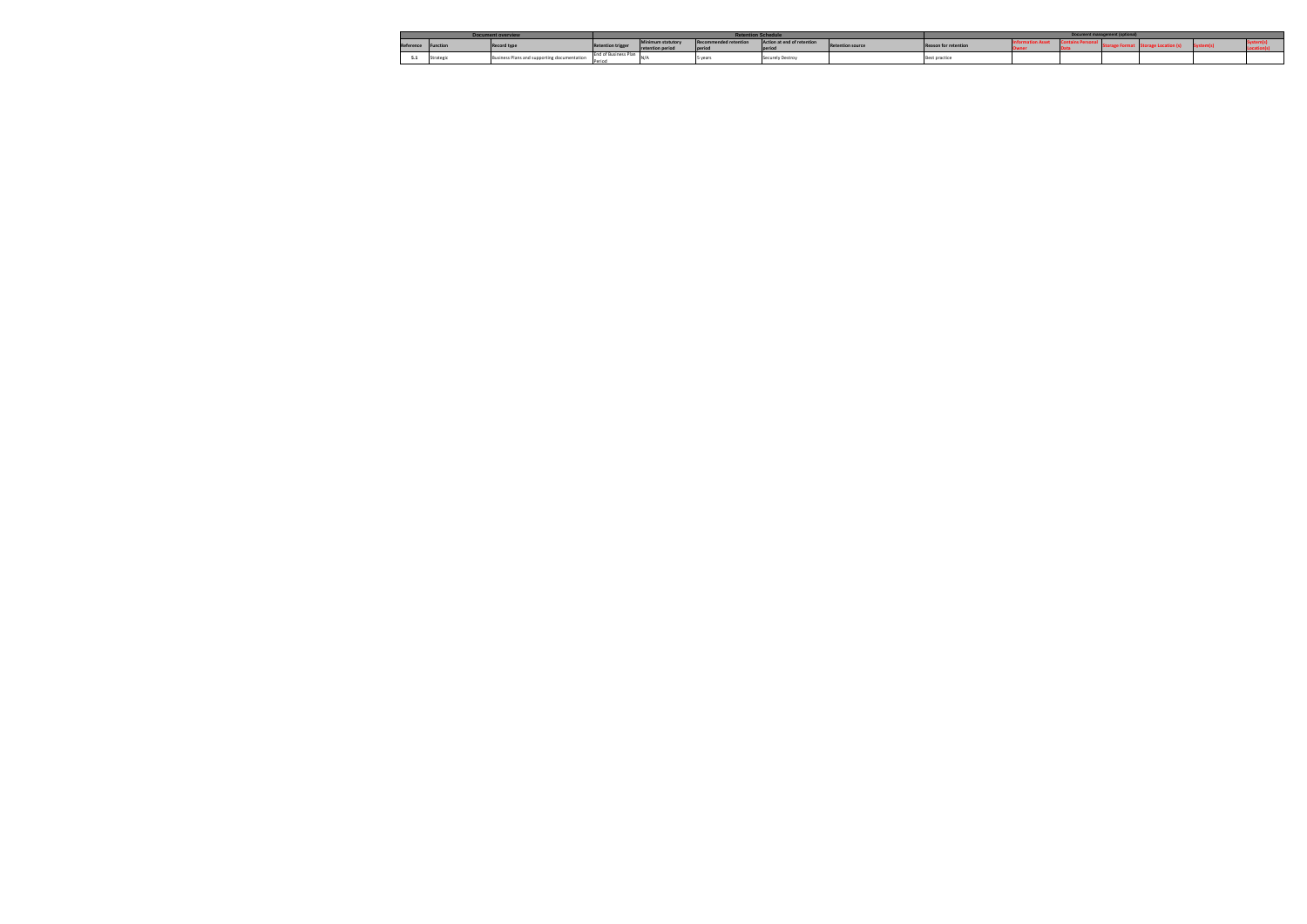|              |                                                            | <b>Document overview</b>                                                                                                                                                                                                                                                                                     |                               | linimum statutory | <b>Retention Schedule</b>   |                            |                                                                                                                                                                                                                                                                                                                                                                                                     |                                    |  | Document management (optional) |                    |  |
|--------------|------------------------------------------------------------|--------------------------------------------------------------------------------------------------------------------------------------------------------------------------------------------------------------------------------------------------------------------------------------------------------------|-------------------------------|-------------------|-----------------------------|----------------------------|-----------------------------------------------------------------------------------------------------------------------------------------------------------------------------------------------------------------------------------------------------------------------------------------------------------------------------------------------------------------------------------------------------|------------------------------------|--|--------------------------------|--------------------|--|
| Reference    | <b>Function</b>                                            | <b>Record type</b>                                                                                                                                                                                                                                                                                           | <b>Retention trigger</b>      |                   | ecommended retention        | Action at end of retention | <b>Retention source</b>                                                                                                                                                                                                                                                                                                                                                                             | <b>Reason for retention</b>        |  | <b>prage Format</b>            | orage Location (s) |  |
| 6. Insurance |                                                            |                                                                                                                                                                                                                                                                                                              |                               |                   |                             |                            |                                                                                                                                                                                                                                                                                                                                                                                                     |                                    |  |                                |                    |  |
| 6.1          | Insurance                                                  | crime cover<br>engineering inspection<br>motor insurance<br>property damage<br>loss of commercial rent<br>housing contents<br>office contents<br>works in progress cover<br>business interruption cover<br>all risks cover<br>engineering insurance<br>personal accident for staff<br>professional indemnity | End of policy term            | Life of company   | Life of company             | Review                     | Limitation can commence from knowledge of<br>potential claim and not necessarily the cause<br>of the claim.<br>N.B. Housing Association Boards must<br>innually reaffirm formally their continuation<br>of the Voluntary Board Members Liability<br>Policy (automatically provided via NHF<br>nembership). NCVO (National Council for<br>Voluntary Organisations) recommends 3<br>ears after lapse. | Legal compliance and best practice |  |                                |                    |  |
| 6.2          | nsurance                                                   | Certificate of Employers' Liability Insurance                                                                                                                                                                                                                                                                | End of policy term            | N/A               | 40 years                    | Offer to Archives          | 2008 regulations removed requirement to<br>retain for 40 years but need to be mindful of Best practice<br>long tail' industrial disease claims, etc.                                                                                                                                                                                                                                                |                                    |  |                                |                    |  |
| 6.3          | Insurance                                                  | Annual Insurance schedule                                                                                                                                                                                                                                                                                    | End of year                   | N/A               | Life of company             | <b>Securely Destroy</b>    | As current and former policies are kept<br>permanently (above), schedules should be<br>too.<br>Best practice                                                                                                                                                                                                                                                                                        | Best practice                      |  |                                |                    |  |
| 6.4          | nsurance                                                   | Claims and related correspondence                                                                                                                                                                                                                                                                            | End of settlement             | N/A               | 2 years                     | Securely Destroy           | Zurich Municipal recommendation. NCVO<br>recommends 3 years after settlement                                                                                                                                                                                                                                                                                                                        | Best practice                      |  |                                |                    |  |
| 6.5          | nsurance                                                   | ndemnities and guarantees                                                                                                                                                                                                                                                                                    | End of policy term            | N/A               | 6 years after expiry        | Securely Destroy           | Limitations Act 1980, Limitation for legal<br>proceedings. 12 years if related to land.                                                                                                                                                                                                                                                                                                             | Legal compliance                   |  |                                |                    |  |
| 6.6          | nsurance                                                   | Group health policies                                                                                                                                                                                                                                                                                        | End of benefits               | N/A               | 12 years after cessation of | Securely Destroy           |                                                                                                                                                                                                                                                                                                                                                                                                     | Best practice                      |  |                                |                    |  |
| Finance      |                                                            |                                                                                                                                                                                                                                                                                                              |                               |                   | enefit                      |                            |                                                                                                                                                                                                                                                                                                                                                                                                     |                                    |  |                                |                    |  |
|              |                                                            |                                                                                                                                                                                                                                                                                                              |                               |                   |                             |                            | Companies Act Section 388 recommends 3                                                                                                                                                                                                                                                                                                                                                              |                                    |  |                                |                    |  |
| 7.1          | Finance                                                    | Accounting records for Limited Company                                                                                                                                                                                                                                                                       |                               | 6 years           | 6 years                     | <b>Securely Destroy</b>    | years. Taxes Management Act 1970 (TMA)<br>Sec20 (Taxes Management Act 1970) may<br>require any documents relating to tax over 6<br>plus) vears                                                                                                                                                                                                                                                      | Legal compliance                   |  |                                |                    |  |
| 7.2          | inance                                                     | Accounting records for Communities & Benefit                                                                                                                                                                                                                                                                 |                               | N/A               | 5 years                     | Securely Destroy           |                                                                                                                                                                                                                                                                                                                                                                                                     | Best practice                      |  |                                |                    |  |
| 7.3          | inance - Cheques and<br>sociated records                   | ociety' Society or Charity<br>Cash books/sheets                                                                                                                                                                                                                                                              | End of Financial Year         | 6 years           | 5 years                     | Securely Destroy           | HM treasury guidelines, National Audit Office                                                                                                                                                                                                                                                                                                                                                       | legal compliance and best practice |  |                                |                    |  |
| 7.4          | inance - Cheques and<br>ssociated records                  | Petty cash records/books/sheets<br>Postage/courier account/cash records<br>Register of postage expenditure<br>Postage paid record<br>ostage books sheet                                                                                                                                                      | End of Financial Year 2 years |                   | 2 years                     | <b>Securely Destroy</b>    | HM treasury guidelines, National Audit Office<br>advice                                                                                                                                                                                                                                                                                                                                             | Legal compliance and best practice |  |                                |                    |  |
| 7.5          | inance - Cheques and                                       | Creditors' history records                                                                                                                                                                                                                                                                                   | End of Financial Year         | s years           | 5 years                     | Securely Destroy           | HM treasury guidelines, National Audit Office                                                                                                                                                                                                                                                                                                                                                       | egal compliance and best practice  |  |                                |                    |  |
| 7.6          | ociated records<br>inance - Cheques and<br>ociated records | Statements of accounts outstanding orders                                                                                                                                                                                                                                                                    | End of Financial Year         | 2 years           | 2 years                     | Securely Destroy           | HM treasury guidelines, National Audit Office<br>ıdvice                                                                                                                                                                                                                                                                                                                                             | Legal compliance and best practice |  |                                |                    |  |
| 7.7          | inance - Cheques and<br>ssociated records                  | Vouchers - claims for payment, purchase order:<br>requisition for goods and services, accounts<br>ayable, invoices and so on                                                                                                                                                                                 | End of Financial Year         | 6 years           | 6 years                     | Securely Destroy           | HM treasury guidelines, National Audit Office<br>advice                                                                                                                                                                                                                                                                                                                                             | legal compliance and best practice |  |                                |                    |  |
| 7.8          | inance - Cheques and<br>ssociated records                  | Vages/salaries vouchers                                                                                                                                                                                                                                                                                      | End of Financial Year         | 6 years           | 6 years                     | Securely Destroy           | HM treasury guidelines, National Audit Office<br>dvice                                                                                                                                                                                                                                                                                                                                              | legal compliance and best practice |  |                                |                    |  |
| 7.9          | inance - Cheques and<br>ssociated records                  | ieneral and subsidiary ledgers produced for the<br>urposes of preparing certified financial<br>tatements or published information                                                                                                                                                                            | End of Financial Year 6 years |                   | 6 years                     | <b>Securely Destroy</b>    | HM treasury guidelines, National Audit Office<br>advice                                                                                                                                                                                                                                                                                                                                             | Legal compliance and best practice |  |                                |                    |  |
| 7.10         | inance - Expenditure                                       | Cash books/sheets                                                                                                                                                                                                                                                                                            | End of Financial Year         | 6 years           | 5 years                     | Securely Destroy           | HM treasury guidelines, National Audit Office<br>ıdvice                                                                                                                                                                                                                                                                                                                                             | legal compliance and best practice |  |                                |                    |  |
| 7.11         | inance - Expenditure                                       | Other ledgers (such as contracts, costs,<br>urchases)                                                                                                                                                                                                                                                        | End of Financial Year         | 2 years           | 2 years                     | Securely Destroy           | HM treasury guidelines, National Audit Office<br>dvice                                                                                                                                                                                                                                                                                                                                              | Legal compliance and best practice |  |                                |                    |  |
| 7.12         | nance - Expenditure                                        | Journals - prime records for the raising of<br>arges                                                                                                                                                                                                                                                         | End of Financial Year         | years             | 5 years                     | Securely Destroy           | HM treasury guidelines, National Audit Office                                                                                                                                                                                                                                                                                                                                                       | Legal compliance and best practice |  |                                |                    |  |
| 7.13         | inance - Expenditure<br>cords                              | Journals - routine adjustments                                                                                                                                                                                                                                                                               | End of Financial Year         | 2 years           | 2 years                     | Securely Destroy           | HM treasury guidelines, National Audit Office<br>advice                                                                                                                                                                                                                                                                                                                                             | Legal compliance and best practice |  |                                |                    |  |
| 7.14         | inance - Expenditure<br>ecords                             | Trial balances - Year-end balances,<br>reconciliations and variations to support ledger<br>alances and published accounts                                                                                                                                                                                    | End of Financial Year         | 6 years           | 6 years                     | <b>Securely Destroy</b>    | HM treasury guidelines, National Audit Office<br>advice                                                                                                                                                                                                                                                                                                                                             | Legal compliance and best practice |  |                                |                    |  |
| 7.15         | inance - Receipts and<br>evenue records                    | eceipt books/butts<br>Office copies of receipts - cashiers', cash<br>register, fines and costs, sale of publications,<br>general receipt books/butts/ records                                                                                                                                                | End of Financial Year 6 years |                   | 6 years                     | Securely Destroy           | HM treasury guidelines, National Audit Office<br>advice                                                                                                                                                                                                                                                                                                                                             | Legal compliance and best practice |  |                                |                    |  |
| 7.16         | inance - Receipts and<br>evenue records                    | ostal remittance books/records                                                                                                                                                                                                                                                                               | End of Financial Year         | 6 years           | 6 years                     | Securely Destroy           | HM treasury guidelines, National Audit Office<br>advice                                                                                                                                                                                                                                                                                                                                             | Legal compliance and best practice |  |                                |                    |  |
| 7.17         | Finance - Receipts and<br>venue records                    | Receipt books/records for imposts (such as<br>tamp duty, VAT receipt books)                                                                                                                                                                                                                                  | End of Financial Year         | 6 years           | 5 years                     | Securely Destroy           | HM treasury guidelines, National Audit Offic<br>dvice                                                                                                                                                                                                                                                                                                                                               | Legal compliance and best practice |  |                                |                    |  |
| 7.18         | inance - Receipts and<br>evenue records                    | Cash registers - Copies of forms, Reconciliation<br>heets                                                                                                                                                                                                                                                    | <b>End of Financial Year</b>  | 6 years           | 6 years                     | Securely Destroy           | HM treasury guidelines, National Audit Office<br>dvice                                                                                                                                                                                                                                                                                                                                              | Legal compliance and best practice |  |                                |                    |  |
| 7.19         | inance - Receipts and<br>enue record:                      | Audit rolls, Summaries/analysis records                                                                                                                                                                                                                                                                      | End of Financial Year         | years             | 2 years                     | Securely Destroy           | HM treasury guidelines, National Audit Office                                                                                                                                                                                                                                                                                                                                                       | egal compliance and best practice  |  |                                |                    |  |
| 7.20         | inance - Receipts and<br>evenue records                    | Debtors' records and invoices - debit notes<br>rendered on debtors (such as invoices<br>paid/unpaid, registers of invoices, debtors<br>edgers)                                                                                                                                                               | End of Financial Year 6 years |                   | 6 years                     | <b>Securely Destroy</b>    | HM treasury guidelines, National Audit Office<br>advice                                                                                                                                                                                                                                                                                                                                             | Legal compliance and best practice |  |                                |                    |  |
| 7.21         | inance - Receipts and<br>evenue records                    | Debits and refunds - Records relating to<br>unrecoverable revenue, debts and<br>overpayments (such as register of debts written<br>ff. register of refunds)                                                                                                                                                  | End of Financial Year 6 years |                   | 6 years                     | Securely Destroy           | HM treasury guidelines, National Audit Office<br>advice                                                                                                                                                                                                                                                                                                                                             | Legal compliance and best practice |  |                                |                    |  |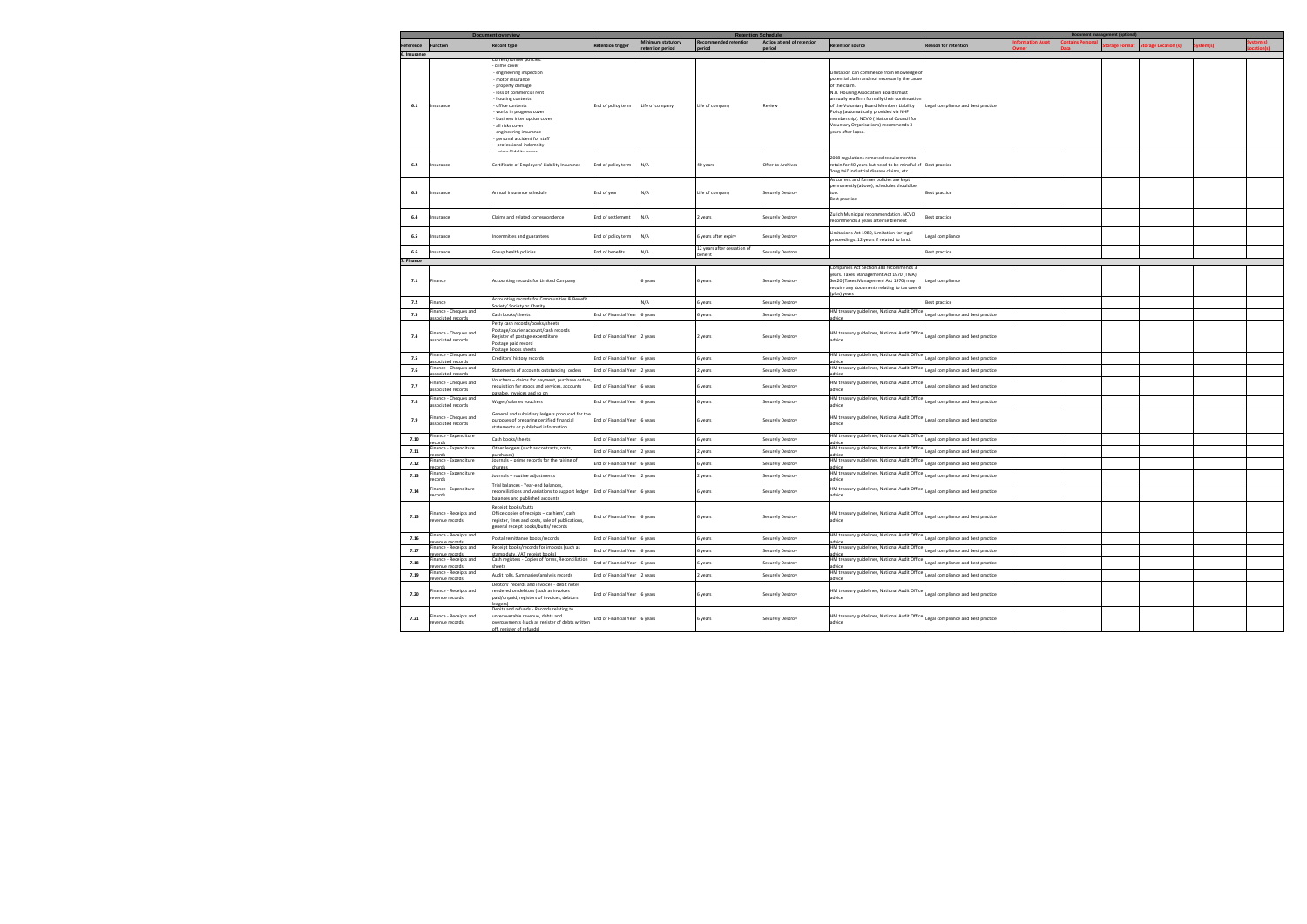|           |                                             | <b>Document overview</b>                                                                                                                                                    |                          |                                                                        | <b>Document manag</b><br>nent (optional)                                                 |                                                         |                                                         |                                    |              |                      |              |                     |  |  |
|-----------|---------------------------------------------|-----------------------------------------------------------------------------------------------------------------------------------------------------------------------------|--------------------------|------------------------------------------------------------------------|------------------------------------------------------------------------------------------|---------------------------------------------------------|---------------------------------------------------------|------------------------------------|--------------|----------------------|--------------|---------------------|--|--|
| Reference | unction                                     | <b>Record type</b>                                                                                                                                                          | <b>Retention trigger</b> | Minimum statutory                                                      | <b>Recommended retention</b>                                                             | Action at end of retention                              | <b>Retention source</b>                                 | <b>Reason for retention</b>        | mation Asset | <b>Itains Person</b> | orage Format | torage Location (s) |  |  |
| 7.22      | Finance- Salaries and related<br>records    | Emplovee pay histories<br>Note that the last three years' records must be<br>kept for leavers, in either the personnel or<br>finance records system, for the calculation of | End of Financial Year    | 6 years                                                                | 6 years                                                                                  | Securely Destroy                                        | HM treasury guidelines, National Audit Office<br>advice | Legal compliance and best practice |              |                      |              |                     |  |  |
| 7.23      | inance- Salaries and related                | Salary ledger card/records                                                                                                                                                  | End of Financial Year    | 6 years                                                                | s years                                                                                  | Securely Destroy                                        | HM treasury guidelines, National Audit Offic            | egal compliance and best practice  |              |                      |              |                     |  |  |
| 7.24      | inance- Salaries and related<br>ecords      | Copies of salaries/wages payroll sheets                                                                                                                                     | End of Financial Year    | 2 years                                                                | years                                                                                    | Securely Destroy                                        | HM treasury guidelines, National Audit Office<br>advice | Legal compliance and best practice |              |                      |              |                     |  |  |
| 7.25      | inance- Purchase order                      | Purchase order books/records                                                                                                                                                | End of Financial Year    | 6 years                                                                | s years                                                                                  | Securely Destroy                                        | HM treasury guidelines, National Audit Offic<br>advice  | Legal compliance and best practice |              |                      |              |                     |  |  |
| 7.26      | inance- Purchase order<br>cords             | Railway/courier consignment books/<br>ecords/Travel warrants                                                                                                                | End of Financial Year    | 2 years                                                                | years                                                                                    | Securely Destroy                                        | HM treasury guidelines, National Audit Offic<br>advice  | egal compliance and best practice  |              |                      |              |                     |  |  |
| 7.27      | inance- Purchase order                      | Goods inwards books/records                                                                                                                                                 | End of Financial Year    | 6 years                                                                | 5 years                                                                                  | Securely Destroy                                        | HM treasury guidelines, National Audit Offic            | egal compliance and best practice  |              |                      |              |                     |  |  |
| 7.28      | inance- Purchase order<br>cords             | Delivery dockets, Stock/stores control<br>irds/sheets/record:                                                                                                               | End of Financial Year    | 2 years                                                                | vears                                                                                    | Securely Destroy                                        | HM treasury guidelines, National Audit Offic<br>advice  | Legal compliance and best practice |              |                      |              |                     |  |  |
| 7.29      | inance - Financial<br>tatements             | Statements/summaries prepared for inclusion i<br>uarterly/annual reports                                                                                                    | End of Financial Year    | 6 years                                                                | s years                                                                                  | Securely Destroy                                        | HM treasury guidelines, National Audit Offic<br>advice  | Legal compliance and best practice |              |                      |              |                     |  |  |
| 7.30      | inance - Financial<br>Statements            | Periodic financial statements prepared for<br>management on a regular basis                                                                                                 | End of Financial Year    | 1 year                                                                 | l year                                                                                   | Destroy when cumulated into<br>quarterly/annual reports | HM treasury guidelines, National Audit Offic<br>advice  | Legal compliance and best practice |              |                      |              |                     |  |  |
| 7.31      | nance - Asset register<br>nancial records   | Assets/equipment registers/records                                                                                                                                          | End of Financial Year    | years after asset or last<br>one in the register is<br>isnosed of      | years after asset or last one<br>n the register is disposed of                           | <b>Review</b>                                           | HM treasury guidelines, National Audit Offic<br>advice  | Legal compliance and best practice |              |                      |              |                     |  |  |
| 7.32      | inance - Asset register<br>inancial records | Depreciation registers - Records relating to the<br>calculation of annual depreciation                                                                                      | End of Financial Year    | 6 years after asset or last<br>one in the register is<br>ho hezorizik  | years after asset or last one<br>n the register is disposed of                           | Review                                                  | HM treasury guidelines, National Audit Offic<br>advice  | Legal compliance and best practice |              |                      |              |                     |  |  |
|           | <b>Other Banking Records</b>                |                                                                                                                                                                             |                          |                                                                        |                                                                                          |                                                         |                                                         |                                    |              |                      |              |                     |  |  |
| 8.1       | Other Banking Records                       | Cancelled / Dishonoured Cheque                                                                                                                                              | End of Financial Year    | 2 years                                                                | 2 years                                                                                  | Securely Destroy                                        | HM treasury guidelines, National Audit Offic            | egal compliance and best practice  |              |                      |              |                     |  |  |
| 8.2       | Other Banking Records                       | Paid/presented cheques                                                                                                                                                      | End of Financial Year    | 6 years                                                                | years                                                                                    | Securely Destroy                                        | HM treasury guidelines, National Audit Offic            | egal compliance and best practice  |              |                      |              |                     |  |  |
| 8.3       | Other Banking Records                       | Record of cheques drawn for payment                                                                                                                                         | End of Financial Year    | 6 years                                                                | vears                                                                                    | Securely Destroy                                        | HM treasury guidelines, National Audit Offic<br>advice  | egal compliance and best practice  |              |                      |              |                     |  |  |
| 8.4       | Other Banking Records                       | Bank deposit books/slips/butts                                                                                                                                              | End of Financial Year    | 2 years                                                                | 2 years                                                                                  | Securely Destroy                                        | HM treasury guidelines, National Audit Offic<br>advice  | egal compliance and best practice  |              |                      |              |                     |  |  |
| 8.5       | Other Banking Records                       | Bank deposit summary sheets - Summaries of<br>aily banking                                                                                                                  | End of Financial Year    | 2 years                                                                | years                                                                                    | Securely Destroy                                        | HM treasury guidelines, National Audit Offic<br>advice  | egal compliance and best practice  |              |                      |              |                     |  |  |
| 8.6       | Other Banking Records                       | <b>Bank reconciliations files/sheets</b>                                                                                                                                    | End of Financial Year    | 2 years                                                                | years                                                                                    | Securely Destroy                                        | HM treasury guidelines, National Audit Offic<br>advice  | egal compliance and best practice  |              |                      |              |                     |  |  |
| 8.7       | Other Banking Records                       | Bank statements, periodic reconciliations                                                                                                                                   | End of Financial Year    | 2 years                                                                | years                                                                                    | Securely Destroy                                        | HM treasury guidelines, National Audit Offic<br>advice  | egal compliance and best practice  |              |                      |              |                     |  |  |
| 8.8       | <b>Other Banking Records</b>                | Electronic banking and electronic funds transfer                                                                                                                            | End of Financial Year    | 6 years                                                                | 6 years                                                                                  | Securely Destroy                                        | HM treasury guidelines, National Audit Offic<br>advice  | egal compliance and best practice  |              |                      |              |                     |  |  |
|           | <b>Contracts and Agreements</b>             |                                                                                                                                                                             |                          |                                                                        |                                                                                          |                                                         |                                                         |                                    |              |                      |              |                     |  |  |
| 9.1       | <b>Contracts and Agreements</b>             | Contracts under seal and/or executed as deeds                                                                                                                               | Completion               | 12 years after completic<br>including any defects<br>liability period) | 12 years after completion<br>including any defects liability<br>eriod)                   | Review                                                  | Limitation Act 1980.                                    | Legal compliance                   |              |                      |              |                     |  |  |
| 9.2       | <b>Contracts and Agreements</b>             | Contracts for the supply of goods or services,<br>including professional services                                                                                           | Completion               | years after completion<br>(including any defects<br>liability period)  | 5 years after completion<br>(including any defects liability Securely Destroy<br>period) |                                                         | Limitation Act 1980 (12 years if related to<br>land).   | Legal compliance                   |              |                      |              |                     |  |  |
| 9.3       | <b>Contracts and Agreements</b>             | Documentation relating to small one-off<br>urchases of goods and services, where there is<br>no continuing maintenance or similar<br>auirement                              | After purchase           | N/A                                                                    | l years. Suggested limit: goods<br>or services up to £10,000                             | Securely Destroy                                        |                                                         | Best practice.                     |              |                      |              |                     |  |  |
| 9.4       | Contracts and Agreements                    | Loan agreements                                                                                                                                                             | ast payment              | N/A                                                                    | 12 years after last payment                                                              | Securely Destroy                                        |                                                         | Best practice                      |              |                      |              |                     |  |  |
| 9.5       | Contracts and Agreements                    | icensing agreements                                                                                                                                                         | Expiry of agreement      | 6 years after expiry                                                   | 5 years                                                                                  | Securely Destroy                                        | Limitation Act 1980.                                    | Legal compliance                   |              |                      |              |                     |  |  |
| 9.6       | Contracts and Agreements                    | Rental and hire purchase agreements                                                                                                                                         | Expiry of agreement      | 6 years after expiry                                                   | 6 years                                                                                  | Securely Destroy                                        | Limitation Act 1980.                                    | Legal compliance                   |              |                      |              |                     |  |  |
| 9.7       | Contracts and Agreements                    | ndemnities and guarantees                                                                                                                                                   | Expiry of agreement      | 6 years after expiry                                                   | years                                                                                    | Securely Destroy                                        | Limitation Act 1980.                                    | Legal compliance                   |              |                      |              |                     |  |  |
| 9.8       | ontracts and Agreements                     | Documents relating to successful tender                                                                                                                                     | End of contract          | N/A                                                                    | s years                                                                                  | Securely Destroy                                        |                                                         | Best practice                      |              |                      |              |                     |  |  |
| 9.9       | Contracts and Agreements                    | Documents relating to unsuccessful tenders                                                                                                                                  | After notification       | N/A                                                                    | years after notification                                                                 | Securely Destroy                                        |                                                         | Best practice                      |              |                      |              |                     |  |  |
| 9.10      | Contracts and Agreements                    | Forms of tender                                                                                                                                                             |                          | N/A                                                                    | s years                                                                                  | Securely Destroy                                        |                                                         | Best practice                      |              |                      |              |                     |  |  |
| 9.11      | Contracts and Agreements                    | Documentation relating to purchases of medical<br>evices and medical equipment                                                                                              |                          | N/A                                                                    | 11 years                                                                                 | Securely Destroy                                        |                                                         | Best practice                      |              |                      |              |                     |  |  |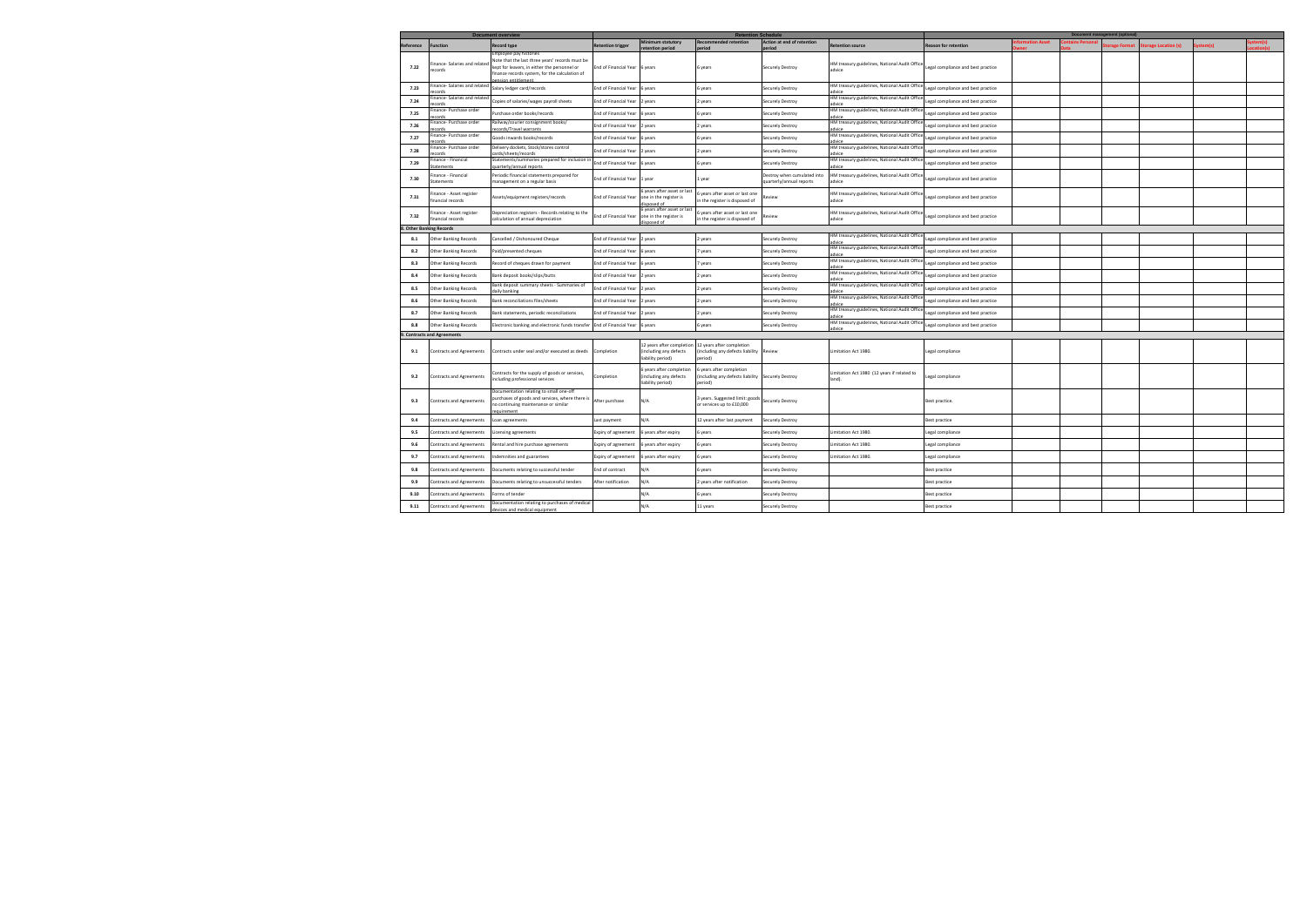|                          | <b>Document overview</b>             | <b>Retention Schedule</b>                       |                   |                                                     |                                 | <b>Document manage</b><br>ent (optional) |                                                 |                             |  |  |              |                     |  |  |
|--------------------------|--------------------------------------|-------------------------------------------------|-------------------|-----------------------------------------------------|---------------------------------|------------------------------------------|-------------------------------------------------|-----------------------------|--|--|--------------|---------------------|--|--|
|                          |                                      |                                                 |                   | <b>Minimum statutory</b>                            | ecommended retention            | Action at end of retention               |                                                 |                             |  |  |              |                     |  |  |
| Reference                | <b>Function</b>                      | <b>Record type</b>                              | etention trigger  |                                                     |                                 |                                          | Retention source                                | <b>Reason for retention</b> |  |  | orage Format | torage Location (s) |  |  |
| 10. Charitable Donations |                                      |                                                 |                   |                                                     |                                 |                                          |                                                 |                             |  |  |              |                     |  |  |
|                          |                                      |                                                 |                   |                                                     |                                 |                                          | MA recommends 12 years after last               |                             |  |  |              |                     |  |  |
| 10.1                     | <b>Charitable Donations</b>          | Deeds of covenant                               |                   | N/A                                                 | 12 years after last payment     | Securely Destroy                         | payment. Limitation for legal proceedings if    | Best practice               |  |  |              |                     |  |  |
|                          |                                      |                                                 |                   |                                                     |                                 |                                          | hnel ot hetele                                  |                             |  |  |              |                     |  |  |
| 10.2                     | Charitable Donations                 | Index of donations granted                      |                   | N/A                                                 | years                           |                                          | N/A                                             |                             |  |  |              |                     |  |  |
|                          |                                      |                                                 |                   |                                                     |                                 | <b>Securely Destroy</b>                  |                                                 | <b>Best practice</b>        |  |  |              |                     |  |  |
|                          |                                      |                                                 |                   |                                                     |                                 |                                          | Companies Act recommends 3 years.               |                             |  |  |              |                     |  |  |
| 10.3                     | <b>Charitable Donations</b>          | Account documentation                           |                   | 3 Years                                             | years                           | Securely Destroy                         | <b>Best practice</b>                            | Best practice               |  |  |              |                     |  |  |
|                          |                                      |                                                 |                   |                                                     |                                 |                                          |                                                 |                             |  |  |              |                     |  |  |
|                          | 11. Applications and Tenancy Records |                                                 |                   |                                                     |                                 |                                          |                                                 |                             |  |  |              |                     |  |  |
| 11.1                     | pplication and Tenancy               | Applications for accommodation                  | Offer accepted    | N/A                                                 | years after offer accepted      | Securely Destroy                         | imitation Act 1980, section 2                   | Best practice               |  |  |              |                     |  |  |
|                          | cords                                |                                                 |                   |                                                     |                                 |                                          |                                                 |                             |  |  |              |                     |  |  |
|                          | Application and Tenancy              | Continuous Recording of lettings and sales      |                   |                                                     | As long as it is deemed         |                                          |                                                 |                             |  |  |              |                     |  |  |
| 11.2                     | tecords                              | (CORE) data record form                         |                   | N/A                                                 | necessary to support social     | Securely Destroy                         | CORE Data Sharing Agreement 12.1                | Best practice               |  |  |              |                     |  |  |
|                          |                                      |                                                 |                   |                                                     | ousing policy                   |                                          |                                                 |                             |  |  |              |                     |  |  |
|                          |                                      |                                                 |                   |                                                     |                                 |                                          | Recommendation from Chartered Institute o       |                             |  |  |              |                     |  |  |
|                          | Application and Tenancy              |                                                 |                   | N/A                                                 |                                 |                                          | Housing.                                        |                             |  |  |              |                     |  |  |
| 11.3                     | Records                              | Housing Benefit notifications                   |                   |                                                     | 2 Years                         | Securely Destroy                         | Good practice as per DWP guidance               | Best practice               |  |  |              |                     |  |  |
|                          |                                      |                                                 |                   |                                                     |                                 |                                          |                                                 |                             |  |  |              |                     |  |  |
|                          | Application and Tenancy              |                                                 |                   |                                                     |                                 |                                          |                                                 |                             |  |  |              |                     |  |  |
| 11.4                     | cords                                | Rent statements                                 |                   | N/A                                                 | years                           | Securely Destroy                         |                                                 | Best practice               |  |  |              |                     |  |  |
|                          |                                      | 'enants' tenancy Files, including rent payment  |                   |                                                     |                                 |                                          |                                                 |                             |  |  |              |                     |  |  |
| 11.5                     | pplication and Tenancy               | ecords, and details of any complaints and       |                   | 6 years                                             | years' records plus current     | Securely Destroy                         | Limitations Act 1980                            | Legal compliance            |  |  |              |                     |  |  |
|                          | ecords                               | arassment cases                                 |                   |                                                     |                                 |                                          |                                                 |                             |  |  |              |                     |  |  |
|                          | pplication and Tenancy               | Former tenants' Tenancy Agreements, and         |                   |                                                     |                                 |                                          |                                                 |                             |  |  |              |                     |  |  |
| 11.6                     | cords                                | etails of their leaving                         | End of tenancy    | 6 years                                             | years                           | <b>Securely Destroy</b>                  | imitations Act 1980                             | egal compliance             |  |  |              |                     |  |  |
|                          |                                      |                                                 |                   |                                                     |                                 |                                          | Arrangements for Placements of Children         |                             |  |  |              |                     |  |  |
|                          |                                      |                                                 |                   | Until 75th year of child's                          | ntil 75th year of child's birth |                                          | General) Regulations 1999 and Children's        |                             |  |  |              |                     |  |  |
|                          | Application and Tenancy              |                                                 |                   | birth or 15 years after                             | r 15 years after death if child |                                          | Act 1989.                                       |                             |  |  |              |                     |  |  |
| 11.7                     | Records                              | Care plans for children and related documents   |                   | death if child dies before                          | lies before 18. (Case records   | Securely Destroy                         | Some documents may be transferred to            | egal compliance             |  |  |              |                     |  |  |
|                          |                                      |                                                 |                   | 18. (Case records                                   | including care plans)           |                                          |                                                 |                             |  |  |              |                     |  |  |
|                          |                                      |                                                 |                   | including care plans)                               |                                 |                                          | subsequent caring agency.                       |                             |  |  |              |                     |  |  |
|                          |                                      |                                                 |                   |                                                     |                                 |                                          |                                                 |                             |  |  |              |                     |  |  |
|                          |                                      |                                                 |                   |                                                     |                                 |                                          | Records Management Code of Practice for         |                             |  |  |              |                     |  |  |
|                          | Application and Tenancy              | Care plans/ case files for adults and related   |                   | 8 years from end of care. 8 years from end of care. |                                 |                                          | Health and Social Care 2016                     |                             |  |  |              |                     |  |  |
| 11.8                     | ecords                               | documents                                       | ind of support    | (Adult Social Care)                                 | (Adult Social Care)             | Securely Destroy                         | Some documents may be transferred to            | egal compliance             |  |  |              |                     |  |  |
|                          |                                      |                                                 |                   |                                                     |                                 |                                          | subsequent caring agency.                       |                             |  |  |              |                     |  |  |
|                          |                                      |                                                 |                   |                                                     |                                 |                                          |                                                 |                             |  |  |              |                     |  |  |
|                          | pplication and Tenancy               | Oocumentation, correspondence and               |                   |                                                     |                                 |                                          |                                                 |                             |  |  |              |                     |  |  |
| 11.9                     | tecords                              | nformation provided by other agencies relating  |                   | While tenancy continues  While tenancy continues    |                                 | Securely Destroy                         |                                                 | Best pracice                |  |  |              |                     |  |  |
|                          |                                      | special needs of current tenants                |                   |                                                     |                                 |                                          |                                                 |                             |  |  |              |                     |  |  |
| 11.10                    | Application and Tenancy              | Records relating to offenders, ex-offenders and |                   | While tenancy continues                             | While tenancy continues         | <b>Securely Destroy</b>                  | <b>NACRO</b>                                    | <b>Best practice</b>        |  |  |              |                     |  |  |
|                          | cords                                | ersons subject to cautions                      |                   |                                                     |                                 |                                          |                                                 |                             |  |  |              |                     |  |  |
|                          | pplication and Tenancy               |                                                 |                   | 10 years                                            |                                 |                                          | Statutory requirement under the                 |                             |  |  |              |                     |  |  |
| 11.11                    |                                      | Safeguarding Referral                           |                   |                                                     | 10 years                        | Securely Destroy                         | Safeguarding Vulnerable Groups Act 2006         | Legal compliance            |  |  |              |                     |  |  |
|                          | ecords                               |                                                 |                   |                                                     |                                 |                                          | nd Care Act 2014                                |                             |  |  |              |                     |  |  |
|                          |                                      |                                                 |                   | Minimum of 364 days or                              | Minimum of 364 days or wher     |                                          | Records relating to child protection should     |                             |  |  |              |                     |  |  |
| 11.12                    | spplication and Tenancy              |                                                 |                   | when notified Home                                  | otified Home Office has         |                                          | be kept for 7 years after your organisation's   |                             |  |  |              |                     |  |  |
|                          | ecords                               | Safeguarding Records - Serious Case Review      |                   | Office has closed DHR                               | losed DHR                       | Securely Destroy                         | last contact with the child and their family -  | Legal compliance            |  |  |              |                     |  |  |
|                          |                                      |                                                 |                   |                                                     |                                 |                                          | NSPCC guidance                                  |                             |  |  |              |                     |  |  |
| 12. Tenancy Records      |                                      |                                                 |                   |                                                     |                                 |                                          |                                                 |                             |  |  |              |                     |  |  |
|                          |                                      |                                                 | Superseded        |                                                     |                                 |                                          |                                                 |                             |  |  |              |                     |  |  |
| 12.1                     | roperty Records                      | Rent registrations (superseded)                 | ument             | N/A                                                 | 6 years                         | <b>Securely Destroy</b>                  | Rent Officer Handbook recommendation            | Best practice               |  |  |              |                     |  |  |
| 12.2                     | roperty Records                      | Rent Registration (not superseded)              |                   | N/A                                                 | Life of company                 | Securely Destroy                         | Rent Officer Handbook recommendation            | <b>Best practice</b>        |  |  |              |                     |  |  |
|                          |                                      |                                                 |                   | N/A                                                 |                                 |                                          |                                                 |                             |  |  |              |                     |  |  |
| 12.3                     | roperty Records                      | Fair rent documentation                         |                   |                                                     | years                           | Securely Destroy                         | Rent Officer Handbook recommendation            | Best practice               |  |  |              |                     |  |  |
| 12.4                     | roperty Records                      | Leases and deeds of ownership                   |                   | N/A                                                 | 15 years after expiry.          | <b>Securely Destroy</b>                  | <b>NCVO</b>                                     | Best practice               |  |  |              |                     |  |  |
|                          |                                      |                                                 |                   |                                                     |                                 |                                          | imitation for legal action relating to land or  |                             |  |  |              |                     |  |  |
| 12.5                     | roperty Records                      | Copy of former leases                           | Settlement of all | 12 years                                            | 12 years                        | Securely Destroy                         | contracts under seal.                           | egal compliance             |  |  |              |                     |  |  |
|                          |                                      |                                                 | zeuzz             |                                                     |                                 |                                          | imitations Act 1980                             |                             |  |  |              |                     |  |  |
|                          |                                      |                                                 |                   |                                                     |                                 |                                          |                                                 |                             |  |  |              |                     |  |  |
|                          |                                      |                                                 |                   |                                                     |                                 |                                          | Limitation for legal action relating to land or |                             |  |  |              |                     |  |  |
|                          |                                      |                                                 | ights given or    |                                                     |                                 |                                          | ontracts under seal.                            |                             |  |  |              |                     |  |  |
| 12.6                     | Property Records                     | Wayleaves, licences and easements               | eceived cease     | 12 years                                            | 12 years                        | Securely Destroy                         | imitations Act 1980                             | egal compliance             |  |  |              |                     |  |  |
|                          |                                      |                                                 |                   |                                                     |                                 |                                          |                                                 |                             |  |  |              |                     |  |  |
|                          |                                      |                                                 |                   |                                                     |                                 |                                          | imitation for legal action relating to land or  |                             |  |  |              |                     |  |  |
|                          |                                      |                                                 |                   | 12 years after interest                             |                                 |                                          | contracts under seal.                           |                             |  |  |              |                     |  |  |
| 12.7                     | Property Records                     | Abstracts of title                              | nterest ceases    | ceases                                              | 12 years                        | <b>Securely Destroy</b>                  | imitations Act 1980                             | Legal compliance            |  |  |              |                     |  |  |
|                          |                                      |                                                 |                   |                                                     |                                 |                                          |                                                 |                             |  |  |              |                     |  |  |
|                          |                                      |                                                 |                   |                                                     |                                 |                                          | imitation for legal action relating to land or  |                             |  |  |              |                     |  |  |
|                          |                                      |                                                 |                   | 12 years after interest                             |                                 |                                          | ontracts under seal.                            |                             |  |  |              |                     |  |  |
| 12.8                     | Property Records                     | Planning and building control permissions       | nterest ceases    | ceases                                              | 12 years                        | Securely Destroy                         | imitations Act 1980                             | Legal compliance            |  |  |              |                     |  |  |
|                          |                                      |                                                 |                   |                                                     |                                 |                                          |                                                 |                             |  |  |              |                     |  |  |
|                          |                                      |                                                 |                   |                                                     |                                 |                                          | Limitation for legal action relating to land or |                             |  |  |              |                     |  |  |
|                          |                                      |                                                 |                   | 12 years after interest                             |                                 |                                          | contracts under seal.                           |                             |  |  |              |                     |  |  |
| 12.9                     | Property Records                     | Searches                                        | nterest ceases    | ceases                                              | 12 years                        | <b>Securely Destroy</b>                  | Limitations Act 1980                            | Legal compliance            |  |  |              |                     |  |  |
|                          |                                      |                                                 |                   |                                                     |                                 |                                          |                                                 |                             |  |  |              |                     |  |  |
|                          |                                      |                                                 |                   |                                                     |                                 |                                          |                                                 |                             |  |  |              |                     |  |  |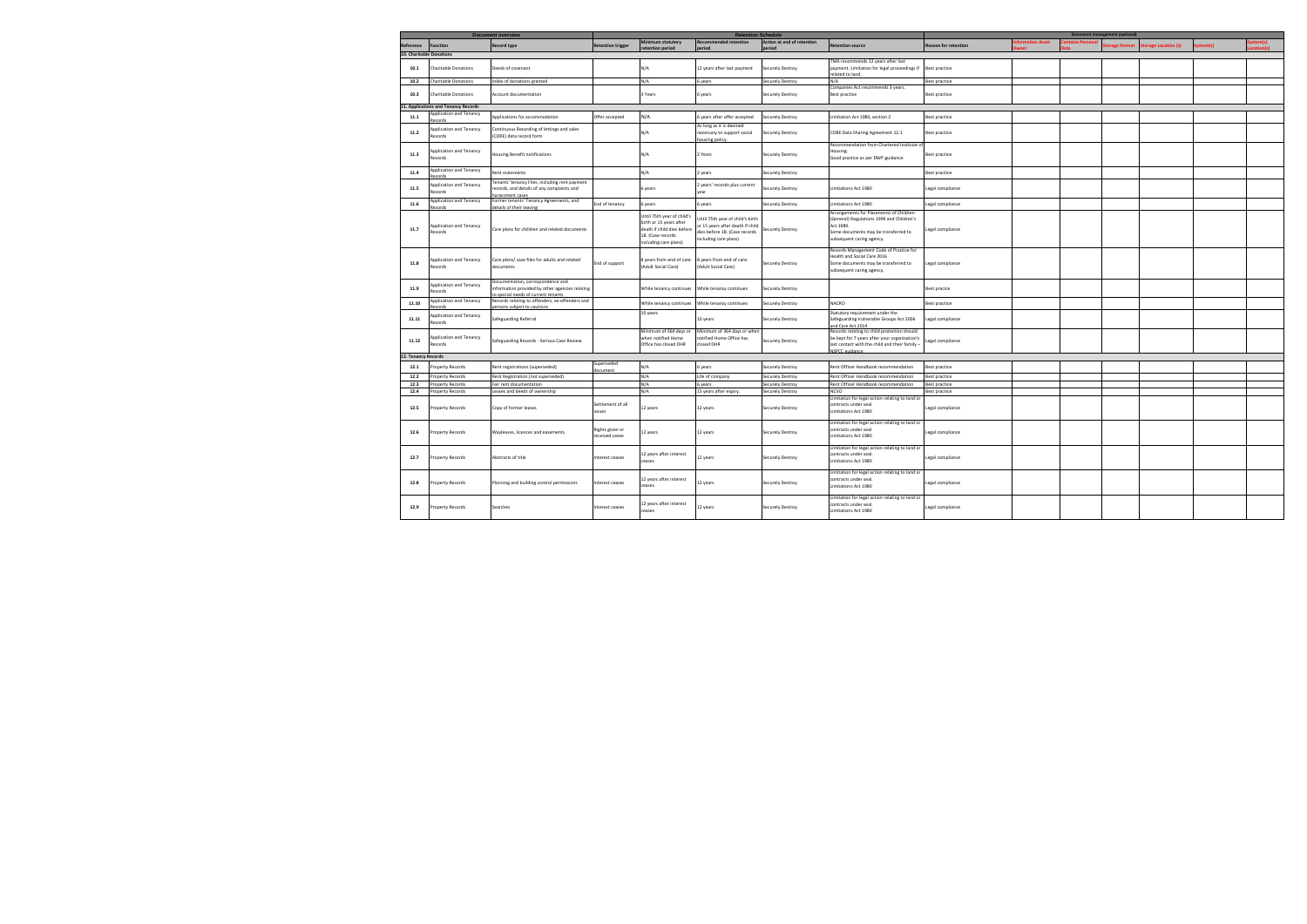|                    |                                                                   | <b>Document overview</b>                                                                                                                                                                   |                                             |                                                                                      | <b>Retention Schedule</b> |                            |                                                                                                                                                                                                                                                                             |                             |              | <b>Document management (optional)</b> |                     |        |  |
|--------------------|-------------------------------------------------------------------|--------------------------------------------------------------------------------------------------------------------------------------------------------------------------------------------|---------------------------------------------|--------------------------------------------------------------------------------------|---------------------------|----------------------------|-----------------------------------------------------------------------------------------------------------------------------------------------------------------------------------------------------------------------------------------------------------------------------|-----------------------------|--------------|---------------------------------------|---------------------|--------|--|
| Reference          | <b>Function</b>                                                   | <b>Record type</b>                                                                                                                                                                         | <b>Retention trigger</b>                    | Minimum statutory                                                                    | ecommended retention      | Action at end of retention | letention source                                                                                                                                                                                                                                                            | <b>Reason for retention</b> | ains Persona | torage Format                         | torage Location (s) | tem(s) |  |
|                    |                                                                   |                                                                                                                                                                                            |                                             |                                                                                      |                           |                            |                                                                                                                                                                                                                                                                             |                             |              |                                       |                     |        |  |
| 12.10              | Property Records                                                  | Property maintenance records                                                                                                                                                               |                                             | 5 years                                                                              | 6 years                   | <b>Securely Destroy</b>    | imitation for legal action relating to land or<br>contracts under seal.<br>imitations Act 1980                                                                                                                                                                              | Legal compliance            |              |                                       |                     |        |  |
|                    |                                                                   |                                                                                                                                                                                            |                                             |                                                                                      |                           |                            |                                                                                                                                                                                                                                                                             |                             |              |                                       |                     |        |  |
| 12.11              | Property Records                                                  | Reports and professional opinions                                                                                                                                                          |                                             | 5 years                                                                              | 6 years                   | Securely Destroy           | imitation for legal action relating to land or<br>ontracts under seal.<br>imitations Act 1980                                                                                                                                                                               | Legal compliance            |              |                                       |                     |        |  |
|                    |                                                                   |                                                                                                                                                                                            |                                             |                                                                                      |                           |                            | imitation for legal action relating to land or                                                                                                                                                                                                                              |                             |              |                                       |                     |        |  |
| 12.12              | Property Records                                                  | Development documentation                                                                                                                                                                  | Settlement of all<br>ssues                  | 12 years                                                                             | 12 years                  | <b>Securely Destroy</b>    | contracts under seal.<br>imitations Act 1980                                                                                                                                                                                                                                | Legal compliance            |              |                                       |                     |        |  |
| 12.13              | roperty Records                                                   | nvoices                                                                                                                                                                                    |                                             | 12 years                                                                             | 12 years                  | <b>Securely Destroy</b>    | imitation for legal action relating to land or<br>ontracts under seal<br>imitations Act 1980                                                                                                                                                                                | Legal compliance            |              |                                       |                     |        |  |
|                    |                                                                   |                                                                                                                                                                                            |                                             |                                                                                      |                           |                            |                                                                                                                                                                                                                                                                             |                             |              |                                       |                     |        |  |
| 13. Vehicles       |                                                                   |                                                                                                                                                                                            |                                             |                                                                                      |                           |                            |                                                                                                                                                                                                                                                                             |                             |              |                                       |                     |        |  |
| 13.1               | ransport & Vehicles                                               | Mileage records & defect sheets                                                                                                                                                            | ehicle disposal                             | N/A                                                                                  | 2 years                   | Securely Destroy           |                                                                                                                                                                                                                                                                             | Best practice               |              |                                       |                     |        |  |
| 13.2               | ansport & Vehicles                                                | Maintenance records & MOT tests                                                                                                                                                            | ehicle disposal                             | N/A                                                                                  | 2 years                   | Securely Destroy           |                                                                                                                                                                                                                                                                             | Best practice               |              |                                       |                     |        |  |
| 13.3               | ansport & Vehicles                                                | Copy Registrations                                                                                                                                                                         | ehicle disposal                             | N/A                                                                                  | 2 years                   | Securely Destroy           |                                                                                                                                                                                                                                                                             | <b>Best practice</b>        |              |                                       |                     |        |  |
| 13.4               |                                                                   | /ehicle disposal log                                                                                                                                                                       | ehicle disposal                             | N/A                                                                                  |                           | Securely Destroy           |                                                                                                                                                                                                                                                                             |                             |              |                                       |                     |        |  |
|                    | ansport & Vehicles                                                | Operators Licence certificates and documents of                                                                                                                                            |                                             |                                                                                      | year                      |                            | Driver & Vehicle Standards Agency (DVSA)                                                                                                                                                                                                                                    | Best practice               |              |                                       |                     |        |  |
| 13.5               | ansport & Vehicles<br>erators Licence Only<br>ransport & Vehicles |                                                                                                                                                                                            | N/A                                         | Permanently                                                                          | ermanently                | Securely Destroy           | perators Licence requirement<br>2 years is best practice.                                                                                                                                                                                                                   | egal compliance             |              |                                       |                     |        |  |
| 13.6               | Operators Licence Only                                            | Mileage records & defect sheets                                                                                                                                                            | Vehicle disposal                            | 15 months                                                                            | 2 years                   | <b>Securely Destroy</b>    | DVSA requirement to keep for 15 months<br>inder Operators Licence<br>2 years is best practice.                                                                                                                                                                              | Best practice               |              |                                       |                     |        |  |
| 13.7               | ransport & Vehicles<br>Operators Licence Only                     | Maintenance records & MOT tests<br>(up to 3.5T)                                                                                                                                            | ehicle disposal                             | 15 months                                                                            | 2 years                   | <b>Securely Destroy</b>    | DVSA requirement to keep for 15 months<br>nder Operators Licence                                                                                                                                                                                                            | Best practice               |              |                                       |                     |        |  |
| 13.8               | ansport & Vehicles -<br>Operators Licence Only                    | Maintenance records & MOT tests<br>(HGV over 3.5T)                                                                                                                                         | ehicle disposal                             | 15 months                                                                            | 2 years                   | Securely Destroy           | years is best practice.<br>DVSA requirement to keep for 15 months<br>nder Operators Licence                                                                                                                                                                                 | Best practice               |              |                                       |                     |        |  |
| 13.9               | ransport & Vehicles<br>Operators Licence Only                     | Copy Registrations<br>(up to 3.5T)                                                                                                                                                         | ehicle disposal                             | 15 months                                                                            | 2 years                   | Securely Destroy           | 2 years is best practice.<br>DVSA requirement to keep for 15 months<br>nder Operators Licence                                                                                                                                                                               | Best practice               |              |                                       |                     |        |  |
| 13.10              | ransport & Vehicles<br>Operators Licence Only                     | Copy Registrations<br>(HGV over 3.5T)                                                                                                                                                      | /ehicle disposal                            | 15 months                                                                            | 2 years                   | <b>Securely Destroy</b>    | 2 years is best practice.<br>DVSA requirement to keep for 15 months                                                                                                                                                                                                         | Best practice               |              |                                       |                     |        |  |
| 14. Capital Assets |                                                                   |                                                                                                                                                                                            |                                             |                                                                                      |                           |                            | nder Operators Licence                                                                                                                                                                                                                                                      |                             |              |                                       |                     |        |  |
|                    |                                                                   |                                                                                                                                                                                            |                                             |                                                                                      |                           |                            |                                                                                                                                                                                                                                                                             |                             |              |                                       |                     |        |  |
| 14.1               | Capital Assets                                                    | Capital Assets including all land, property,<br>housing stock, corporate buildings, play areas,<br>vehicles, equipment, fixtures & fittings >£400                                          | sset sold,<br>transferred or<br>disposed of | N/A                                                                                  | 6 years                   | <b>Securely Destroy</b>    |                                                                                                                                                                                                                                                                             | Best practice               |              |                                       |                     |        |  |
|                    |                                                                   |                                                                                                                                                                                            |                                             |                                                                                      |                           |                            |                                                                                                                                                                                                                                                                             |                             |              |                                       |                     |        |  |
| 14.2               | Capital Assets                                                    | <b>Fixed Asset Register</b>                                                                                                                                                                | <b>NA</b>                                   | Permanently                                                                          | Permanently               | <b>Securely Destroy</b>    | <b>Charities Act</b>                                                                                                                                                                                                                                                        | Legal compliance            |              |                                       |                     |        |  |
|                    | 15. Employees - Tax and Security                                  |                                                                                                                                                                                            |                                             |                                                                                      |                           |                            |                                                                                                                                                                                                                                                                             |                             |              |                                       |                     |        |  |
| 15.1               | <b>Tax and Social Security</b>                                    | Record of taxable payments; record of tax<br>deducted or refunded; record of earnings on<br>which standard NI Contributions payable; record<br>of employer's and employee NI contributions | Ind of Financial Year                       | Not less than 3 years after<br>the end of the financial<br>year to which they relate | years                     | Securely Destroy           | HM Revenue and Customs requires retentior<br>of each payment for 3 years.<br>Income Tax (PAYE) Regulations 2003 (SI<br>2003/2682 Reg 97).<br>The Income Tax (employments) Regulations<br>1993 (SI 1993/744) and amended 1996                                                | egal compliance             |              |                                       |                     |        |  |
| 15.2               | Tax and Social Security                                           | NIC contracted out arrangements; Inland<br>Revenue notice of code changes, pay and tax<br>details.                                                                                         | Ind of Financial Year                       | Not less than 3 years after<br>the end of the financial<br>year to which they relate | i years                   | <b>Securely Destroy</b>    | ncome Tax (PAYE) Regulations 2003 (SI<br>2003/2682 Reg 97).<br>The Income Tax (employments) Regulations<br>1993 (SI 1993/744) and amended 1996.<br>axes Management Act 1970                                                                                                 | Legal compliance            |              |                                       |                     |        |  |
| 15.3               | Tax and Social Security                                           | Copies of notices to employees (e.g. P45, P60);                                                                                                                                            | End of Financial Year                       | Not less than 3 years after<br>the end of the financial<br>year to which they relate | years plus current year   | Securely Destroy           | ncome Tax (PAYE) Regulations 2003 (SI<br>2003/2682 Reg 97).<br>The Income Tax (employments) Regulations<br>1993 (SI 1993/744) and amended 1996.<br>axes Management Act 1970                                                                                                 | Legal compliance            |              |                                       |                     |        |  |
| 15.4               | Tax and Social Security                                           | HMRC notice of code changes, pay & tax details                                                                                                                                             |                                             | 5 years                                                                              | years                     | <b>Securely Destroy</b>    | axes Management Act 1970                                                                                                                                                                                                                                                    | Legal compliance            |              |                                       |                     |        |  |
| 15.5               | Tax and Social Security                                           | <b>Expense Claims</b>                                                                                                                                                                      | After audit                                 | 3 years from the end of<br>the tax year they relate to                               | years                     | <b>Securely Destroy</b>    | HMRC                                                                                                                                                                                                                                                                        | Best practice               |              |                                       |                     |        |  |
| 15.6               | <b>Tax and Social Security</b>                                    | Record of sickness payments                                                                                                                                                                | On payment                                  | i years                                                                              | 6 years                   | <b>Securely Destroy</b>    | Taxes Management Act 1970<br>Inland Revenue require retention of each<br>ayment for 3 years.<br>SSPR recommends 3 years following year to<br>which they relate                                                                                                              | Legal compliance            |              |                                       |                     |        |  |
| 15.7               | Tax and Social Security                                           | Record of maternity payments, statutory<br>paternity pay, statutory shared parental pay and On payment<br>statutory adoption pay                                                           |                                             | 6 years                                                                              | 6 years                   | <b>Securely Destroy</b>    | The Statutory Maternity Pay (General)<br>Regulations 1986 (SI 1986/1960) as<br>mended.<br>The Statutory Paternity Pay and Statutory<br>Adoption Pay (admin) Regulations 2002 (SI<br>2002/2820) and Statutory Shared Parental<br>Pay (Admin) regulations 2014 (SI 2014/2929) | Legal compliance            |              |                                       |                     |        |  |
| 15.8               | <b>Tax and Social Security</b>                                    | Income Tax and NI returns                                                                                                                                                                  | End of Financial Year                       | Not less than 3 years after<br>the end of the financial<br>year to which they relate | years                     | <b>Securely Destroy</b>    | Income Tax (PAYE) Regulations 2003 (SI<br>2003/2682 Reg 97).<br>The Income Tax (employments) Regulations<br>1993 (SI 1993/744) and amended 1996                                                                                                                             | Legal compliance            |              |                                       |                     |        |  |
| 15.9               | <b>Tax and Social Security</b>                                    | Redundancy details and record of payments &                                                                                                                                                | Date of redundancy                          | N/A                                                                                  | 6 years                   | Securely Destroy           | IPD recommended                                                                                                                                                                                                                                                             | Best practice               |              |                                       |                     |        |  |
| 15.10              | Tax and Social Security                                           | Revenue and Customs approvals                                                                                                                                                              |                                             | N/A                                                                                  | Permanently               | <b>Securely Destroy</b>    | CIPD recommended                                                                                                                                                                                                                                                            | Best practice               |              |                                       |                     |        |  |
|                    |                                                                   |                                                                                                                                                                                            |                                             |                                                                                      |                           |                            |                                                                                                                                                                                                                                                                             |                             |              |                                       |                     |        |  |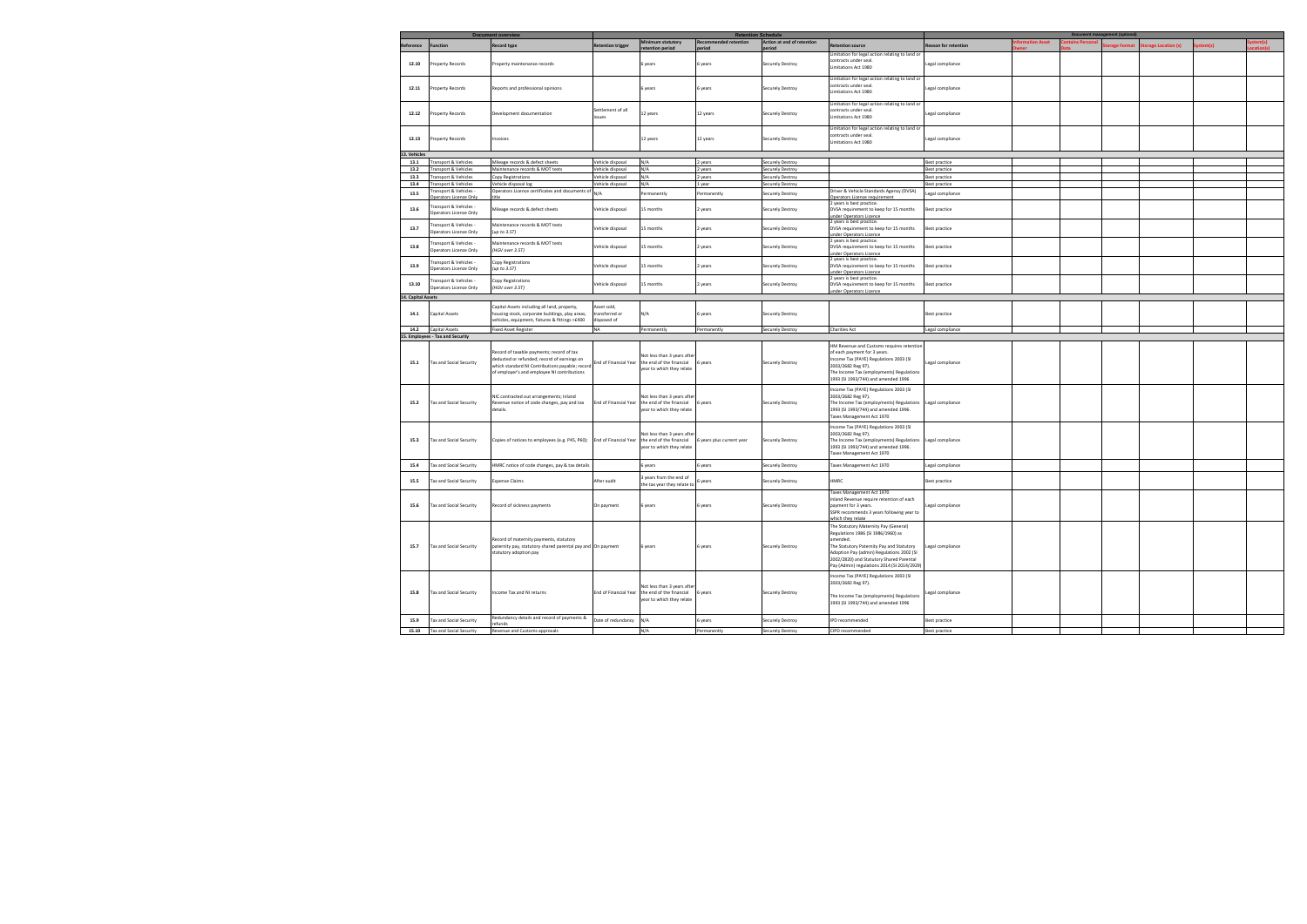|           |                                         | <b>Document overview</b>                                                       |                                 |                             | <b>Retention Schedule</b>       |                            |                                                                                             |                                         |  | Document management (optional) |                     |        |  |
|-----------|-----------------------------------------|--------------------------------------------------------------------------------|---------------------------------|-----------------------------|---------------------------------|----------------------------|---------------------------------------------------------------------------------------------|-----------------------------------------|--|--------------------------------|---------------------|--------|--|
| Reference | <b>Function</b>                         | <b>Record type</b>                                                             | Retention trigger               | <b>Ainimum statutory</b>    | ecommended retention            | Action at end of retention | <b>Retention source</b>                                                                     | <b>Reason for retention</b>             |  | orage Format                   | torage Location (s) | :em(s) |  |
|           |                                         |                                                                                |                                 |                             |                                 |                            |                                                                                             |                                         |  |                                |                     |        |  |
| 15.11     | <b>Tax and Social Security</b>          | Annual earnings summary                                                        | Ind of Financial Year           | N/A                         | 12 years                        | Securely Destroy           |                                                                                             | Best practice                           |  |                                |                     |        |  |
|           |                                         |                                                                                |                                 |                             |                                 |                            | ncome Tax (PAYE) Regulations 2003 (SI                                                       |                                         |  |                                |                     |        |  |
|           |                                         | Payroll/ salary records, overtime, bonuses                                     |                                 | Not less than 3 years after |                                 |                            | 2003/2682 Reg 97).                                                                          |                                         |  |                                |                     |        |  |
| 15.12     | <b>Tax and Social Security</b>          | expenses etc.                                                                  | nd of Financial Year            | the end of the financial    | 3 years                         | <b>Securely Destroy</b>    |                                                                                             | egal compliance                         |  |                                |                     |        |  |
|           |                                         |                                                                                |                                 | year to which they relate   |                                 |                            | he Income Tax (employments) Regulations                                                     |                                         |  |                                |                     |        |  |
|           |                                         |                                                                                |                                 |                             |                                 |                            | 1993 (SI 1993/744) and amended 1996                                                         |                                         |  |                                |                     |        |  |
| 15.13     | <b>Tax and Social Security</b>          | Actuarial valuation reports                                                    |                                 | N/A                         | ermanently                      | <b>Securely Destroy</b>    | CIPD recommended                                                                            | <b>Best practice</b>                    |  |                                |                     |        |  |
| 15.14     | <b>Tax and Social Security</b>          | Detailed returns of pension fund contributions;                                |                                 | N/A                         | ermanently                      | <b>Securely Destroy</b>    |                                                                                             | Best practice                           |  |                                |                     |        |  |
|           |                                         | annual reconciliations of fund contributions                                   |                                 |                             |                                 |                            |                                                                                             |                                         |  |                                |                     |        |  |
| 15.15     | <b>Tax and Social Security</b>          | Money purchase details                                                         | After transfer or               | N/A                         | years                           | <b>Securely Destroy</b>    | CIPD recommended                                                                            | Best practice                           |  |                                |                     |        |  |
|           |                                         |                                                                                | alue taken<br>After transfer or |                             |                                 |                            |                                                                                             |                                         |  |                                |                     |        |  |
| 15.16     | <b>Tax and Social Security</b>          | Qualifying service details                                                     | alue taken                      | N/A                         | 6 years                         | <b>Securely Destroy</b>    | CIPD recommended                                                                            | Best practice                           |  |                                |                     |        |  |
|           |                                         |                                                                                | rom end of benefits             |                             |                                 |                            |                                                                                             |                                         |  |                                |                     |        |  |
| 15.17     | ax and Social Security                  | nvestment policies                                                             | bayable under policy            | N/A                         | 12 years                        | Securely Destroy           | CIPD recommended                                                                            | Best practice                           |  |                                |                     |        |  |
|           |                                         |                                                                                |                                 |                             | 10 years after ceasing to be    |                            |                                                                                             |                                         |  |                                |                     |        |  |
| 15.18     | ax and Social Security                  | rade Union agreements                                                          | Date of cessation               | N/A                         | fective                         | iecurely Destroy           | CIPD recommended                                                                            | Best practice                           |  |                                |                     |        |  |
| 15.19     | Tax and Social Security                 | Inland Revenue approvals                                                       |                                 | N/A                         | Life of company                 | Securely Destroy           | <b>CIPD recommended</b>                                                                     | Best practice                           |  |                                |                     |        |  |
| 15.20     | Tax and Social Security                 | Annual earnings summary                                                        | End of tax year                 | N/A                         | l years from the end of the tax | Securely Destroy           | HMRC                                                                                        | Best practice                           |  |                                |                     |        |  |
|           | 16. Human Resources - Pension Schemes   |                                                                                |                                 |                             | ear they relate to              |                            |                                                                                             |                                         |  |                                |                     |        |  |
| 16.1      | ension Schemes                          | Actuarial valuation reports                                                    |                                 | N/A                         | Permanently                     | Securely Destroy           | CIPD recommended                                                                            | Best practice                           |  |                                |                     |        |  |
|           |                                         |                                                                                |                                 |                             |                                 |                            |                                                                                             |                                         |  |                                |                     |        |  |
| 16.2      | ension Schemes                          | Detailed returns of pension fund contributions                                 |                                 | N/A                         | years                           | Securely Destroy           | ensions Regulator                                                                           | Best practice                           |  |                                |                     |        |  |
| 16.3      | ension Schemes                          | Annual reconciliations of fund contributions                                   |                                 | N/A                         | years                           | Securely Destroy           | Pensions Regulator                                                                          | Best practice                           |  |                                |                     |        |  |
|           |                                         |                                                                                |                                 |                             | years after transfer or value   |                            |                                                                                             |                                         |  |                                |                     |        |  |
| 16.4      | ension Schemes                          | Money purchase details                                                         | After transfer                  | N/A                         | ıker                            | Securely Destroy           | CIPD recommended                                                                            | <b>Best practice</b>                    |  |                                |                     |        |  |
| 16.5      | Pension Schemes                         | Qualifying service details                                                     | After transfer                  | N/A                         | years after transfer or value   | Securely Destroy           | CIPD recommended                                                                            | Best practice                           |  |                                |                     |        |  |
|           |                                         |                                                                                |                                 |                             | aken                            |                            |                                                                                             |                                         |  |                                |                     |        |  |
| 16.6      | ension Schemes                          | nvestment policies                                                             | ind of benefits                 | N/A                         | 12 years                        | <b>Securely Destroy</b>    | CIPD recommended                                                                            | Best practice                           |  |                                |                     |        |  |
|           |                                         |                                                                                | bayable under policy            |                             |                                 |                            |                                                                                             |                                         |  |                                |                     |        |  |
| 16.7      | Pension Schemes                         | ensioner records                                                               | After benefits cease            | N/A                         | 12 years after benefits cease   | <b>Securely Destroy</b>    | CIPD recommended                                                                            | <b>Best practice</b>                    |  |                                |                     |        |  |
|           |                                         |                                                                                | After transfer or               |                             |                                 |                            |                                                                                             |                                         |  |                                |                     |        |  |
| 16.8      | ension Schemes                          | Records relating to retirement benefits                                        | alue taken                      | N/A                         | years                           | Securely Destroy           | RBS(IP)R recommended                                                                        | Best practice                           |  |                                |                     |        |  |
|           | 17. Human Resources - Personnel Records |                                                                                |                                 |                             |                                 |                            |                                                                                             |                                         |  |                                |                     |        |  |
| 17.1      | Personnel Records                       | Records relating to retirement benefits                                        | After a year of                 | N/A                         | 6 years                         | Securely Destroy           | RBS(IP)R recommended                                                                        | <b>Best practice</b>                    |  |                                |                     |        |  |
|           |                                         | erms and conditions of service, both general                                   | tirement                        |                             |                                 |                            |                                                                                             |                                         |  |                                |                     |        |  |
|           |                                         | terms and conditions applicable to all staff, and                              |                                 |                             |                                 |                            | imitations Act 1980 Limitation for legal                                                    |                                         |  |                                |                     |        |  |
| 17.2      | Personnel Records                       | specific terms and conditions applying to                                      | Leaving date                    | N/A                         | 6 years                         | <b>Securely Destroy</b>    | proceedings                                                                                 | egal compliance                         |  |                                |                     |        |  |
|           |                                         | dividuals<br>Benefits and Deductions (Service contracts for                    | Date of cessation of            |                             |                                 |                            |                                                                                             |                                         |  |                                |                     |        |  |
| 17.3      | Personnel Records                       | rectors (companies                                                             | rectorshir                      | 3 years                     | i years                         | Review                     | <b>ICSA</b>                                                                                 | Best practice                           |  |                                |                     |        |  |
| 17.4      | Personnel Records                       | emuneration package                                                            | eaving date                     | N/A                         | years                           | Review                     | Limitations Act 1980 Limitation for legal                                                   | egal compliance                         |  |                                |                     |        |  |
|           |                                         |                                                                                |                                 |                             |                                 |                            | roceedings                                                                                  |                                         |  |                                |                     |        |  |
| 17.5      | Personnel Records                       | Former employees' Human Resources files<br>eferences to be provided for former | Leaving date                    | N/A                         | 6 years                         | Securely Destroy           | CIPD recommended                                                                            | <b>Best practice</b>                    |  |                                |                     |        |  |
| 17.6      | Personnel Records                       | mployees                                                                       | eaving date                     | N/A                         | years                           | Securely Destroy           | <b>CIPD recommended</b>                                                                     | Best practice                           |  |                                |                     |        |  |
| 17.7      | Personnel Records                       | <b>Training Programmes</b>                                                     | eaving date                     | N/A                         | 6 years                         | Securely Destroy           | CIPD recommended                                                                            | <b>Best practice</b>                    |  |                                |                     |        |  |
| 17.8      | Personnel Records                       | Individual training records                                                    | eaving date                     | N/A                         | vears                           | Securely Destroy           | <b>CIPD</b> recommended                                                                     | <b>Best practice</b>                    |  |                                |                     |        |  |
| 17.9      | Personnel Records                       | Short lists, interview notes and related                                       | ast Action                      | N/A                         | year                            | Securely Destroy           | CIPD recommended                                                                            | Best practice                           |  |                                |                     |        |  |
|           |                                         | oplication form                                                                |                                 |                             |                                 |                            |                                                                                             |                                         |  |                                |                     |        |  |
|           |                                         |                                                                                |                                 |                             |                                 |                            | imitations Act 1980                                                                         |                                         |  |                                |                     |        |  |
| 17.10     | Personnel Records                       | Application forms of non-short listed candidates After notification            |                                 | 1 year                      | 1 year                          | <b>Securely Destroy</b>    | SDA & RRA recommend 3 months<br>Commission for Racial Equality and Equal                    | egal compliance                         |  |                                |                     |        |  |
|           |                                         |                                                                                |                                 |                             |                                 |                            | Opportunities recommends 6 months.                                                          |                                         |  |                                |                     |        |  |
|           |                                         |                                                                                |                                 |                             |                                 |                            |                                                                                             |                                         |  |                                |                     |        |  |
|           |                                         |                                                                                |                                 |                             |                                 |                            |                                                                                             | egal compliance                         |  |                                |                     |        |  |
| 17.11     | Personnel Records                       | DBS certificate number                                                         | Date of clearance               | Date of clearance + up to   | years                           | Review                     | DBS check code of practice (Home office)                                                    | Teign Housing hold only the certificate |  |                                |                     |        |  |
|           |                                         |                                                                                |                                 | maximum of 6 months         |                                 |                            |                                                                                             | number but the system reminds HR to     |  |                                |                     |        |  |
|           |                                         |                                                                                |                                 |                             |                                 |                            |                                                                                             | heck again in 3 years:                  |  |                                |                     |        |  |
| 17.12     | Personnel Records                       | Time cards/ sheets                                                             | After audit                     | N/A                         | 2 years                         | <b>Securely Destroy</b>    | CIPD recommended                                                                            | <b>Best practice</b>                    |  |                                |                     |        |  |
|           |                                         | rust deeds, rules and minutes (for joint                                       |                                 |                             |                                 |                            |                                                                                             |                                         |  |                                |                     |        |  |
| 17.13     | <b>Personnel Records</b>                | employee/employer sports/social clubs, etc. set<br>up under trust)             |                                 | N/A                         | Permanently                     | Securely Destroy           | CIPD recommended                                                                            | <b>Best practice</b>                    |  |                                |                     |        |  |
|           |                                         | Employer/Employee committee minutes (Staff                                     |                                 |                             |                                 |                            |                                                                                             |                                         |  |                                |                     |        |  |
| 17.14     | Personnel Records                       | Forum)                                                                         |                                 | N/A                         | ermanently                      | Securely Destroy           | CIPD recommended                                                                            | <b>Best practice</b>                    |  |                                |                     |        |  |
|           | 17.15 Personnel Records                 | Parental leave records                                                         | Birth of child                  | N/A                         | 18 years from birth of child    | Securely Destroy           | CIPD recommended                                                                            | Best practice                           |  |                                |                     |        |  |
|           | 18. Human Resources - Health & Safety   |                                                                                |                                 |                             |                                 |                            |                                                                                             |                                         |  |                                |                     |        |  |
|           |                                         |                                                                                |                                 |                             |                                 |                            | The Control of Asbestos at Work Regulations<br>2002 (SI 2002/2675). Also see the Control of |                                         |  |                                |                     |        |  |
| 18.1      | Health & Safety                         | Medical records relating to control of asbestos                                |                                 | 40 years                    | 40 years                        | <b>Securely Destroy</b>    | Asbestos Regulations 2006 (SI 2006/2739)                                                    | Legal compliance                        |  |                                |                     |        |  |
|           |                                         |                                                                                |                                 |                             |                                 |                            | and the Control of Asbestos Regulations                                                     |                                         |  |                                |                     |        |  |
|           |                                         | Health and safety assessments; records of                                      |                                 |                             |                                 |                            | 2012 (SI 2012/632                                                                           |                                         |  |                                |                     |        |  |
| 18.2      | Health & Safety                         | nsultations with safety reps                                                   |                                 | ermanently                  | ermanently                      | Securely Destroy           | Health and Safety at Work Act 1979                                                          | egal compliance                         |  |                                |                     |        |  |
| 18.3      | Health & Safety                         | Health and safety policy statements                                            |                                 | Permanently                 | ermanently                      | Securely Destroy           | Health and Safety at Work Act 1979                                                          | Legal compliance                        |  |                                |                     |        |  |
|           |                                         |                                                                                |                                 |                             |                                 |                            | RIDDOR Limitation for legal proceedings                                                     |                                         |  |                                |                     |        |  |
|           |                                         |                                                                                |                                 |                             | 6 years after date of           |                            | RIDDOR 1995 and Limitation Act 1980                                                         |                                         |  |                                |                     |        |  |
| 18.4      | Health & Safety                         | Accident records, reports, accident books                                      | Date of occurrence              | 3 years                     | occurrence/entry                | Securely Destroy           | Special rules apply concerning incidents                                                    | Legal compliance                        |  |                                |                     |        |  |
|           |                                         |                                                                                |                                 |                             |                                 |                            | nvolving hazardous substances.                                                              |                                         |  |                                |                     |        |  |
|           |                                         |                                                                                |                                 |                             |                                 |                            |                                                                                             |                                         |  |                                |                     |        |  |